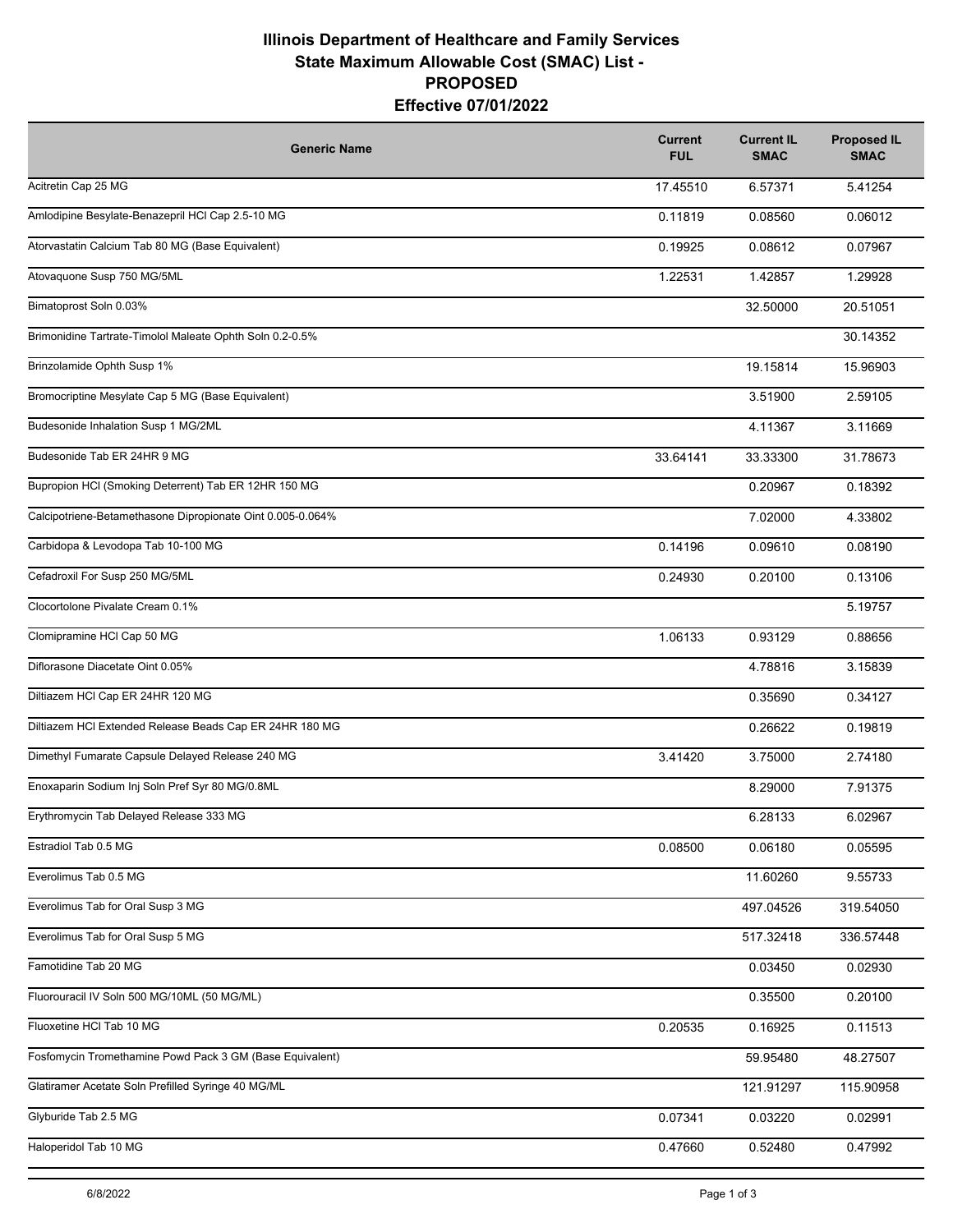| <b>Generic Name</b>                                          | <b>Current</b><br><b>FUL</b> | <b>Current IL</b><br><b>SMAC</b> | <b>Proposed IL</b><br><b>SMAC</b> |
|--------------------------------------------------------------|------------------------------|----------------------------------|-----------------------------------|
| Hydralazine HCl Tab 25 MG                                    | 0.04132                      | 0.03020                          | 0.02545                           |
| Hydrochlorothiazide Cap 12.5 MG                              | 0.03339                      | 0.02738                          | 0.02290                           |
| Lamotrigine Tab 25 MG (42) & 100 MG (7) Starter Kit          |                              |                                  | 13.21145                          |
| Lansoprazole Cap Delayed Release 30 MG                       | 0.23481                      | 0.08956                          | 0.07668                           |
| Lansoprazole Tab Delayed Release Orally Disintegrating 15 MG |                              | 4.77520                          | 3.85946                           |
| Leflunomide Tab 10 MG                                        | 0.58660                      | 0.76500                          | 0.45133                           |
| Lidocaine Patch 5%                                           | 2.03804                      | 1.76667                          | 1.63617                           |
| Loxapine Succinate Cap 10 MG                                 |                              | 0.33900                          | 0.31890                           |
| Mefenamic Acid Cap 250 MG                                    |                              | 3.59983                          | 1.46808                           |
| Mefloquine HCl Tab 250 MG                                    |                              | 3.32640                          | 2.91063                           |
| Mesalamine Cap ER 24HR 0.375 GM                              | 2.59826                      | 2.63158                          | 1.37551                           |
| Mesalamine Suppos 1000 MG                                    |                              | 3.62764                          | 2.70260                           |
| Metformin HCI Tab ER 24HR Osmotic 1000 MG                    | 0.88502                      | 2.21933                          | 0.84150                           |
| Methylphenidate HCl Cap ER 24HR 20 MG (LA)                   |                              | 2.04020                          | 1.13327                           |
| Methylphenidate HCl Tab ER 24HR 27 MG                        | 0.61805                      | 2.79950                          | 0.67700                           |
| Nifedipine Cap 20 MG                                         |                              | 1.45000                          | 0.99950                           |
| Nifedipine Tab ER 24HR 30 MG                                 |                              | 0.11185                          | 0.10710                           |
| Nortriptyline HCI Cap 75 MG                                  | 0.15022                      | 0.12989                          | 0.10436                           |
| Nystatin Susp 100000 Unit/ML                                 |                              | 0.05010                          | 0.04844                           |
| Omega-3-acid Ethyl Esters Cap 1 GM                           | 0.23325                      | 0.17763                          | 0.17150                           |
| Oseltamivir Phosphate Cap 75 MG (Base Equiv)                 | 3.01385                      | 1.31000                          | 1.27529                           |
| Oxycodone HCl Tab 20 MG                                      | 0.22126                      | 0.19400                          | 0.19146                           |
| Paliperidone Tab ER 24HR 3 MG                                | 5.97836                      | 4.40211                          | 3.89153                           |
| Potassium Citrate & Citric Acid Soln 1100-334 MG/5ML         |                              | 0.08112                          | 0.05328                           |
| Promethazine HCl Tab 25 MG                                   | 0.05428                      | 0.04365                          | 0.03510                           |
| Ranolazine Tab ER 12HR 500 MG                                | 0.26726                      | 0.25194                          | 0.23600                           |
| Risedronate Sodium Tab 150 MG                                | 12.79175                     | 29.14556                         | 15.79544                          |
| Ropinirole Hydrochloride Tab 2 MG                            | 0.06551                      | 0.06414                          | 0.05429                           |
| Rufinamide Susp 40 MG/ML                                     |                              | 3.02211                          | 2.41678                           |
| Sevelamer Carbonate Packet 2.4 GM                            |                              | 5.81956                          | 4.16985                           |
| Sevelamer Carbonate Tab 800 MG                               | 0.27715                      | 0.22241                          | 0.20533                           |
| Sirolimus Tab 1 MG                                           | 5.15476                      | 5.74220                          | 4.44073                           |
| Sumatriptan Nasal Spray 20 MG/ACT                            |                              | 29.16667                         | 18.61167                          |
| Tamoxifen Citrate Tab 20 MG (Base Equivalent)                | 0.42423                      | 0.34317                          | 0.33600                           |
| Topiramate Cap ER 24HR Sprinkle 25 MG                        |                              |                                  | 5.17067                           |
| Tramadol HCl Tab 100 MG                                      |                              |                                  | 1.35000                           |